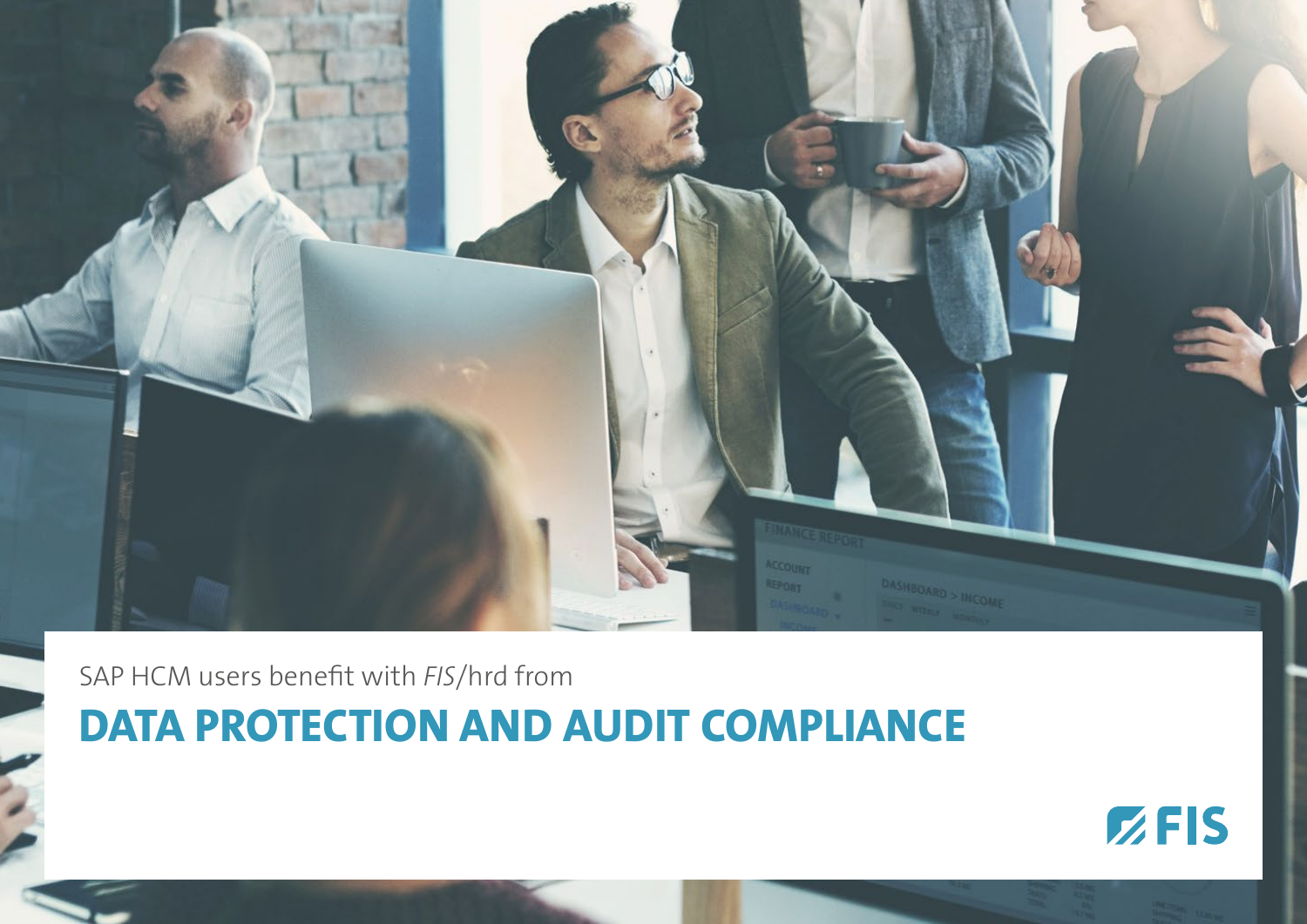

of sensitive data



Revision security for Payroll & Time Management

| ⋗ |  |
|---|--|
|   |  |
|   |  |

Efficient development in SAP HCM



Automated test support

*FIS/***hrd is an SAP optimization designed for anything to do with security and auditable development and to particularly protect your employee data in SAP. The solution encrypts and anonymizes employee data beyond standard access authorizations.**

These measures offer reliable protection and can also be used in test systems for training purposes. The FIS software solution is also suitable for the cross-industry use in HR user departments that work with SAP systems on their own individual central servers or in the cloud.

# **DATA PROTECTION AT ALL LEVELS**

*FIS*/hrd Copy Compare Convert (CCC) anonymizes your employee data outside the production system. The solution follows the data protection guidelines and enables the transfer of anonymized HR data for comparison and test cases within the SAP HCM systems. This optimizes the protection of your production system. It is also possible to quickly generate the dataset required for training purposes. Moreover, the FIS solution offers test and comparison functions with reference to the application development. These functions simplify system migrations or system consolidations.

# **COMPREHENSIBLE CUSTOMIZING**

Development processes in running systems are nothing unusual due to operational and, above all, legal changes within the HCM environment in particular. Any change within Customizing with its highly sensitive HR Management controls means far-reaching consequences. *FIS*/hrd Schemen- und Regeln-Analyzer (SRA) makes changes comprehensible and guarantees information on requests from audits or user departments concerning the Customizing status at a specific date. The FIS solution ensures an audit-proof Customizing development. "Schemes & Rules" as well as all other table segments can be versioned. In this way, deltas from the original versions can be determined across system boundaries. The optimization and monitoring of change processes helps you minimize change costs and reduce the matching and change efforts due to changes.

#### **NO UNAUTHORIZED ACCESSES TO WAGE AND SALARY DATA**

The Wage Amount Encryption (WAE) solution included in the *FIS*/hrd toolbox ensures a reliable protection of your sensitive data (e.g. wage and salary information). Additional authorizations and encryption reliably protect the sensitive data from unauthorized accesses far beyond the regular SAP authorization system. At the same time, all data protection requirements placed on the HR department will be fulfilled.